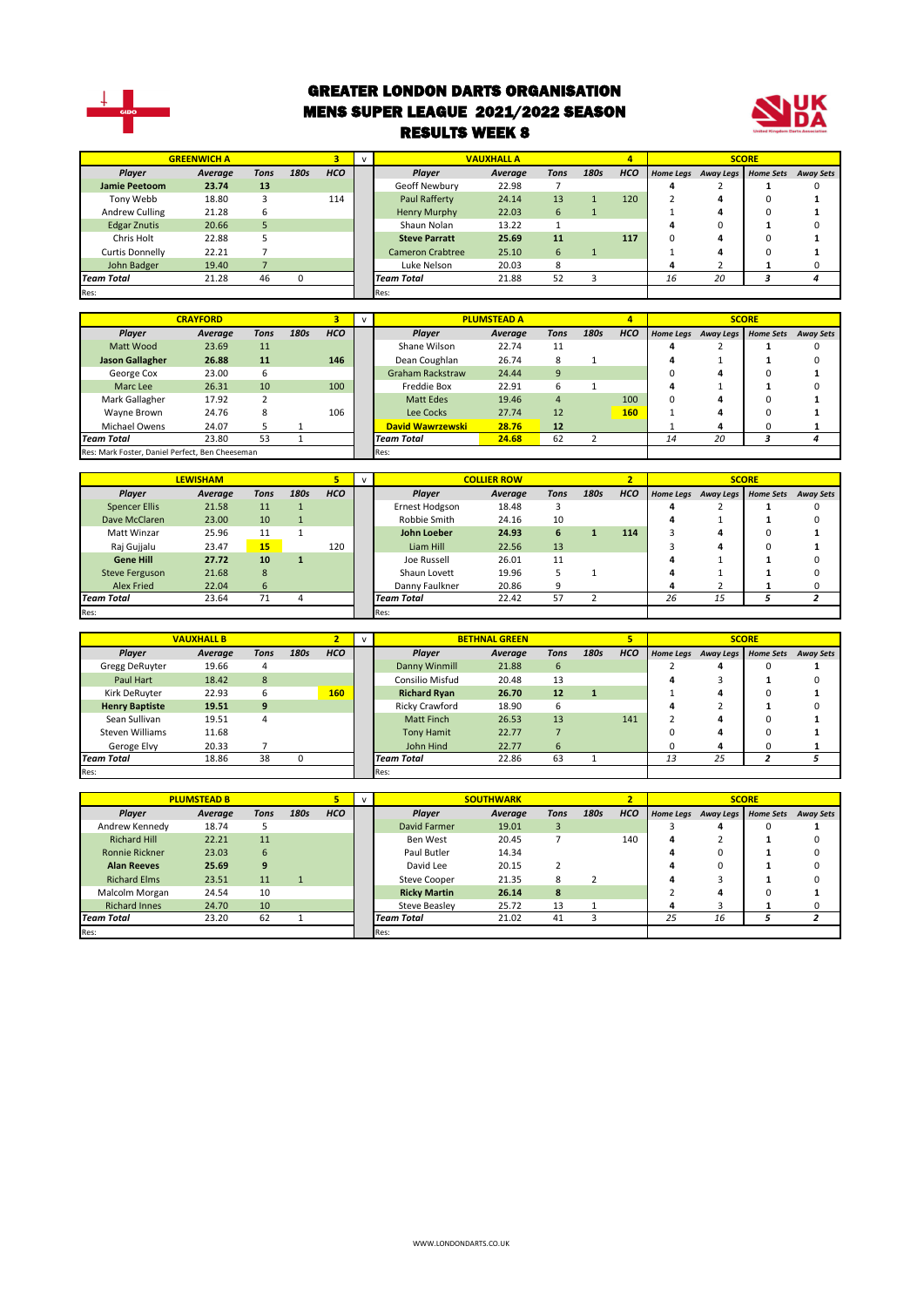



| <b>Position</b> | <b>Team</b>          | <b>Games</b><br><b>Played</b> | <b>Games</b><br><b>Won</b> | <b>Games</b><br>Lost | <b>Legs For</b> | <b>Legs</b><br><b>Against</b> | <b>Leg</b><br><b>Difference</b> | <b>Sets For</b> | <b>Sets</b><br><b>Against</b> | <b>Set</b><br><b>Difference</b> | <b>Tons</b> | <b>180s</b>              | <b>Team</b><br><b>Average</b> | <b>Points</b> |
|-----------------|----------------------|-------------------------------|----------------------------|----------------------|-----------------|-------------------------------|---------------------------------|-----------------|-------------------------------|---------------------------------|-------------|--------------------------|-------------------------------|---------------|
|                 | PLUMSTEAD A          | 8                             | 8                          | 0                    | 191             | 93                            | 98                              | 43              | 13                            | 30                              | 473         | 28                       | 24.82                         | 43            |
|                 | <b>GREENWICH B</b>   |                               | 6                          |                      | 169             | 85                            | 84                              | 39              | 10                            | 29                              | 424         | 30                       | 24.88                         | 39            |
| 3               | CRAYFORD             | 8                             | 5                          | 3                    | 165             | 138                           | 27                              | 32              | 24                            | 8                               | 434         | 15                       | 22.93                         | 32            |
| 4               | <b>BETHNAL GREEN</b> |                               | 4                          |                      | 139             | 127                           | 12                              | 27              | 22                            | 5                               | 353         | 15                       | 22.64                         | 27            |
| 5               | <b>VAUXHALL A</b>    | $\overline{\phantom{0}}$      | 4                          | 3                    | 142             | 126                           | 16                              | 26              | 23                            | 3                               | 361         | 14                       | 22.23                         | 26            |
| ь               | <b>GREENWICH A</b>   | 8                             | n                          | b                    | 145             | 157                           | $-12$                           | 24              | 32                            | -8                              | 388         | 8                        | 21.09                         | 24            |
| $\overline{7}$  | LEWISHAM             | $\overline{\phantom{a}}$      | 4                          | 3                    | 132             | 145                           | $-13$                           | 23              | 26                            | $-3$                            | 393         | 16                       | 22.93                         | 22            |
| 8               | <b>COLLIER ROW</b>   |                               | 3                          | 4                    | 122             | 143                           | $-21$                           | 21              | 28                            | $-7$                            | 338         | 8                        | 21.88                         | 21            |
| 9               | <b>PLUMSTEAD B</b>   |                               | $\mathbf{D}$               |                      | 121             | 149                           | $-28$                           | 19              | 30                            | $-11$                           | 375         | 20                       | 22.26                         | 19            |
| 10              | SOUTHWARK            |                               |                            |                      | 109             | 160                           | $-51$                           | 17              | 32                            | $-15$                           | 315         | 22                       | 22.16                         | 17            |
| 11              | <b>VAUXHALL B</b>    |                               | $\mathbf 0$                |                      | 68              | 180                           | $-112$                          | 9               | 40                            | $-31$                           | 211         | $\overline{\phantom{a}}$ | 18.33                         | 9             |

#### **POINT DEDUCTIONS**

Lewisham - Fielding 1 Player short 18/10/2021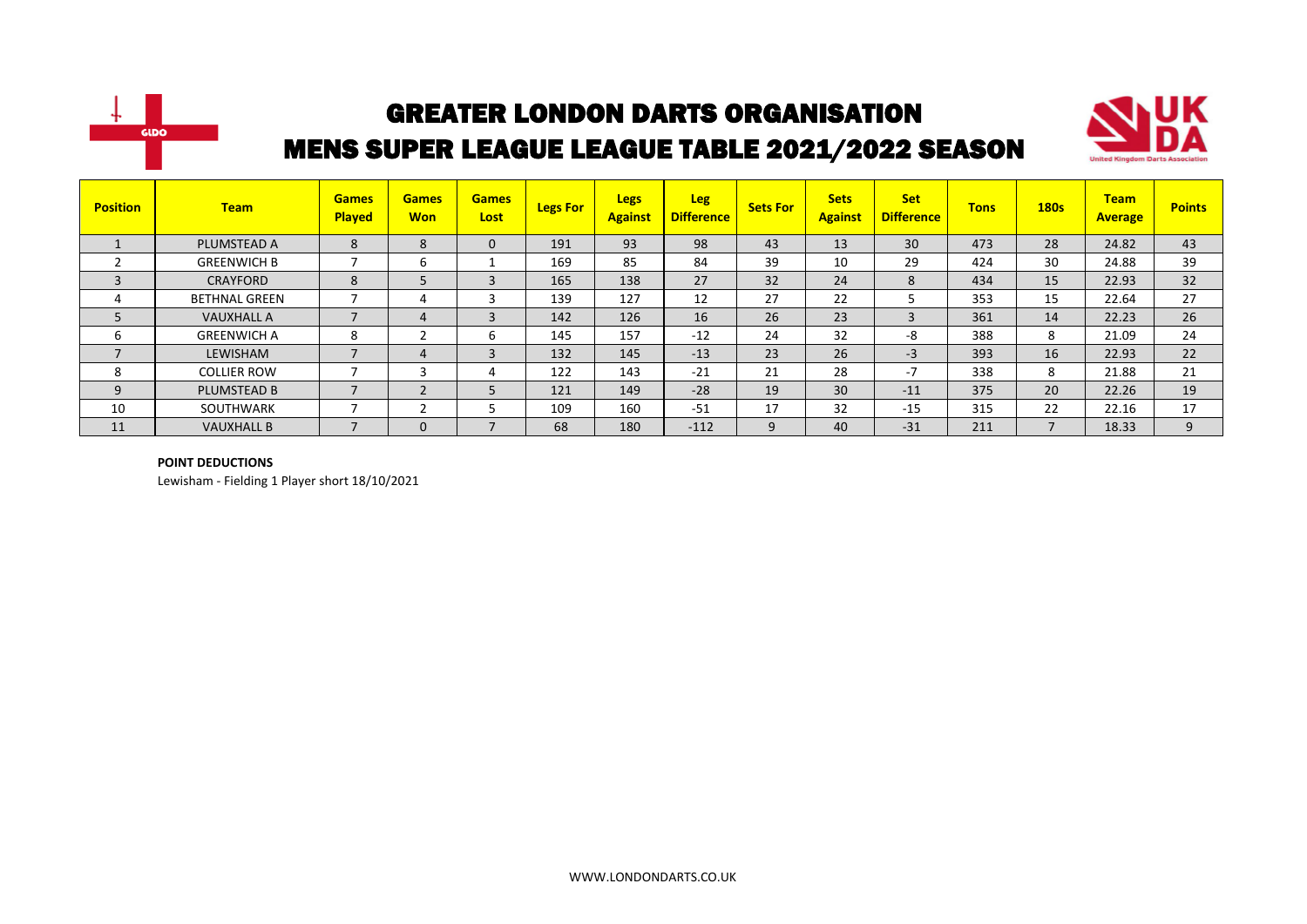



| <b>Position</b> | <b>Player</b>           | <b>Superleague Team</b> | <b>National</b><br><b>League Team</b> | <b>Attended</b> | <b>Games</b><br><b>Played</b> | <b>Games</b><br><b>Won</b> | <b>Games</b><br>Lost | Legs<br>For | <b>Legs</b><br><b>Against</b> | Leg<br><b>Diff</b> | <b>Tons</b> | <b>180s</b>    | <b>High</b><br><b>Checkout</b> | <b>Average</b> | <b>Dyanmic</b><br><b>Average</b> |
|-----------------|-------------------------|-------------------------|---------------------------------------|-----------------|-------------------------------|----------------------------|----------------------|-------------|-------------------------------|--------------------|-------------|----------------|--------------------------------|----------------|----------------------------------|
| $\mathbf{1}$    | David Wawrzewski        | Plumstead A             | <b>LONDON</b>                         | 8               | 8                             | 8                          | $\Omega$             | 32          | $\mathbf{1}$                  | 31                 | 73          | 5              | 101                            | 27.90          | 35.90                            |
| $\overline{2}$  | Darren Peetoom          | Greenwich B             | <b>ESSEX</b>                          | $\overline{7}$  | $\overline{7}$                | $\overline{7}$             | $\Omega$             | 28          | 3                             | 25                 | 62          | 3              | 120                            | 28.02          | 35.02                            |
| 3               | <b>Graham Rackstraw</b> | Plumstead A             | <b>LONDON</b>                         | 8               | 8                             | 8                          | $\mathbf{0}$         | 32          | $\overline{7}$                | 25                 | 78          | 5              | 114                            | 25.32          | 33.32                            |
| 4               | Aaron Beeney            | <b>Bethnal Green</b>    | <b>NO</b>                             | 5               | 5                             | 5                          | $\Omega$             | 20          | 0                             | 20                 | 42          | $\mathbf{1}$   | 115                            | 27.23          | 32.23                            |
| 5               | Lee Cocks               | Plumstead A             | <b>LONDON</b>                         | 6               | 6                             | 6                          | $\Omega$             | 24          | $\overline{2}$                | 22                 | 48          | $\overline{3}$ | 160                            | 25.60          | 31.60                            |
| 6               | <b>Scott Marsh</b>      | Plumstead A             | LONDON                                | 5               | 5                             | 5                          | $\Omega$             | 20          | $\overline{3}$                | 17                 | 44          | $\mathbf{1}$   | 142                            | 26.48          | 31.48                            |
| $\overline{7}$  | Jamie Peetoom           | Greenwich A             | <b>ESSEX</b>                          | 8               | 8                             | 6                          | $\overline{2}$       | 29          | 14                            | 15                 | 86          | $\overline{3}$ | 120                            | 24.97          | 30.97                            |
| 8               | Paul Amos               | Greenwich B             | <b>NO</b>                             | 6               | 6                             | 5                          | 1                    | 21          | 6                             | 15                 | 46          | $\overline{7}$ | 84                             | 25.90          | 30.90                            |
| 9               | Matt Wood               | Crayford                | <b>LONDON</b>                         | $\overline{7}$  | $\overline{7}$                | 6                          | $\mathbf{1}$         | 25          | 12                            | 13                 | 71          | $\Omega$       | 96                             | 24.71          | 30.71                            |
| 10              | Dan Day                 | Greenwich B             | <b>LONDON</b>                         | 4               | $\overline{4}$                | 4                          | $\Omega$             | 16          | 6                             | 10                 | 42          | $\mathbf{1}$   | 124                            | 26.41          | 30.41                            |
| 11              | John Walters            | Greenwich B             | <b>LONDON</b>                         | $\overline{7}$  | $\overline{7}$                | 6                          | $\mathbf{1}$         | 26          | 13                            | 13                 | 65          | $\overline{3}$ | 106                            | 24.36          | 30.36                            |
| 12              | <b>Cameron Crabtree</b> | Vauxhall A              | <b>SURREY</b>                         | $\overline{7}$  | $\overline{7}$                | $\overline{7}$             | $\mathbf 0$          | 28          | 12                            | 16                 | 50          | 3              | 124                            | 23.18          | 30.18                            |
| 13              | <b>Bradley Halls</b>    | Greenwich B             | <b>ESSEX</b>                          | $\overline{7}$  | $\overline{7}$                | 5                          | $\overline{2}$       | 23          | 16                            | $\overline{7}$     | 62          | 8              | 161                            | 24.97          | 29.97                            |
| 14              | Liam Hill               | <b>Collier Row</b>      | <b>LONDON</b>                         | $\overline{7}$  | $\overline{7}$                | 6                          | $\mathbf{1}$         | 26          | 13                            | 13                 | 59          | $\overline{2}$ | 95                             | 23.92          | 29.92                            |
| 15              | <b>Henry Murphy</b>     | Vauxhall A              | <b>YES</b>                            | $\overline{7}$  | $\overline{7}$                | 6                          | $\mathbf{1}$         | 25          | 11                            | 14                 | 58          | $\overline{4}$ | 130                            | 23.87          | 29.87                            |
| 16              | Matt Winzar             | Lewisham                | LONDON                                | $\overline{7}$  | $\overline{7}$                | 4                          | 3                    | 25          | 20                            | 5                  | 78          | $\overline{7}$ | 80                             | 25.70          | 29.70                            |
| 17              | John Loeber             | <b>Collier Row</b>      | <b>YES</b>                            | 6               | 6                             | 5                          | $\mathbf{1}$         | 22          | 8                             | 14                 | 42          | $\overline{3}$ | 114                            | 24.62          | 29.62                            |
| 18              | Jason Gallagher         | Crayford                | <b>LONDON</b>                         | 8               | 8                             | 5                          | $\overline{3}$       | 27          | 15                            | 12                 | 61          | $\overline{4}$ | 146                            | 24.44          | 29.44                            |
| 19              | <b>Scott Artiss</b>     | Greenwich B             | <b>LONDON</b>                         | $\overline{7}$  | $\overline{7}$                | 6                          | $\mathbf{1}$         | 26          | 14                            | 12                 | 60          | $\overline{4}$ | 170                            | 23.23          | 29.23                            |
| 20              | Chris Holt              | Greenwich A             | <b>LONDON</b>                         | $\overline{7}$  | $\overline{7}$                | 5                          | $\overline{2}$       | 22          | 14                            | 8                  | 58          | $\overline{2}$ | 116                            | 24.19          | 29.19                            |
| 21              | <b>Ben West</b>         | Southwark               | <b>LONDON</b>                         | $\overline{7}$  | $\overline{7}$                | 4                          | $\overline{3}$       | 20          | 17                            | $\overline{3}$     | 69          | $\mathbf{1}$   | 140                            | 25.15          | 29.15                            |
| 22              | Wayne Brown             | Crayford                | <b>LONDON</b>                         | 8               | 6                             | 4                          | $\overline{2}$       | 20          | 13                            | $\overline{7}$     | 47          | $\overline{2}$ | 146                            | 24.92          | 28.92                            |
| 23              | Gene Hill               | Lewisham                | <b>LONDON</b>                         | 6               | 6                             | $\overline{4}$             | $\overline{2}$       | 18          | 12                            | 6                  | 52          | $\overline{2}$ | 100                            | 24.53          | 28.53                            |
| 24              | <b>Spencer Ellis</b>    | Lewisham                | <b>NO</b>                             | $\overline{7}$  | $\overline{7}$                | 5                          | $\overline{2}$       | 25          | 16                            | 9                  | 69          | 4              | 119                            | 23.34          | 28.34                            |
| 25              | <b>Richard Ryan</b>     | <b>Bethnal Green</b>    | <b>NO</b>                             | 6               | 6                             | 5                          | $\mathbf{1}$         | 22          | 14                            | 8                  | 54          | $\overline{2}$ | 129                            | 23.33          | 28.33                            |
| 26              | <b>Alan Reeves</b>      | Plumstead B             | <b>YES</b>                            | 6               | 6                             | 4                          | $\overline{2}$       | 20          | 13                            | $\overline{7}$     | 47          | 8              | 160                            | 24.33          | 28.33                            |
| 27              | Marc Lee                | Crayford                | <b>NO</b>                             | 6               | $\overline{4}$                | $\overline{4}$             | $\mathbf{0}$         | 16          | $\overline{4}$                | 12                 | 37          | $\mathbf{1}$   | 100                            | 24.33          | 28.33                            |
| 28              | Dean Coughlan           | Plumstead A             | LONDON                                | 8               | 8                             | 4                          | $\overline{4}$       | 23          | 24                            | $-1$               | 66          | 4              | 120                            | 24.17          | 28.17                            |
| 29              | <b>Steve Parratt</b>    | Vauxhall A              | <b>YES</b>                            | $\overline{7}$  | $\overline{7}$                | 5                          | $\overline{2}$       | 22          | 14                            | 8                  | 57          | $\overline{3}$ | 117                            | 22.83          | 27.83                            |
| 30              | Steve Ferguson          | Lewisham                | <b>LONDON</b>                         | $\overline{7}$  | $\overline{7}$                | 5                          | $\overline{2}$       | 24          | 20                            | $\overline{4}$     | 59          | $\mathbf{1}$   | 138                            | 22.61          | 27.61                            |
| 31              | Malcolm Morgan          | Plumstead B             | <b>NO</b>                             | $\overline{7}$  | $\overline{7}$                | $\overline{4}$             | $\overline{3}$       | 24          | 19                            | 5                  | 69          | $\overline{3}$ | 113                            | 23.56          | 27.56                            |
| 32              | <b>Steve Beasley</b>    | Southwark               | LONDON                                | $\overline{7}$  | $\overline{7}$                | 3                          | $\overline{4}$       | 22          | 23                            | $-1$               | 65          | $\overline{7}$ | 155                            | 24.56          | 27.56                            |
| 33              | <b>Freddie Box</b>      | Plumstead A             | <b>KENT</b>                           | 8               | 8                             | $\overline{4}$             | $\overline{4}$       | 20          | 21                            | $-1$               | 60          | $\overline{4}$ | 120                            | 23.53          | 27.53                            |
| 34              | <b>Mark Landers</b>     | Greenwich B             | <b>NO</b>                             | 3               | $\overline{2}$                | $\overline{2}$             | $\Omega$             | 8           | $\overline{2}$                | 6                  | 18          | $\mathbf 0$    | 96                             | 25.47          | 27.47                            |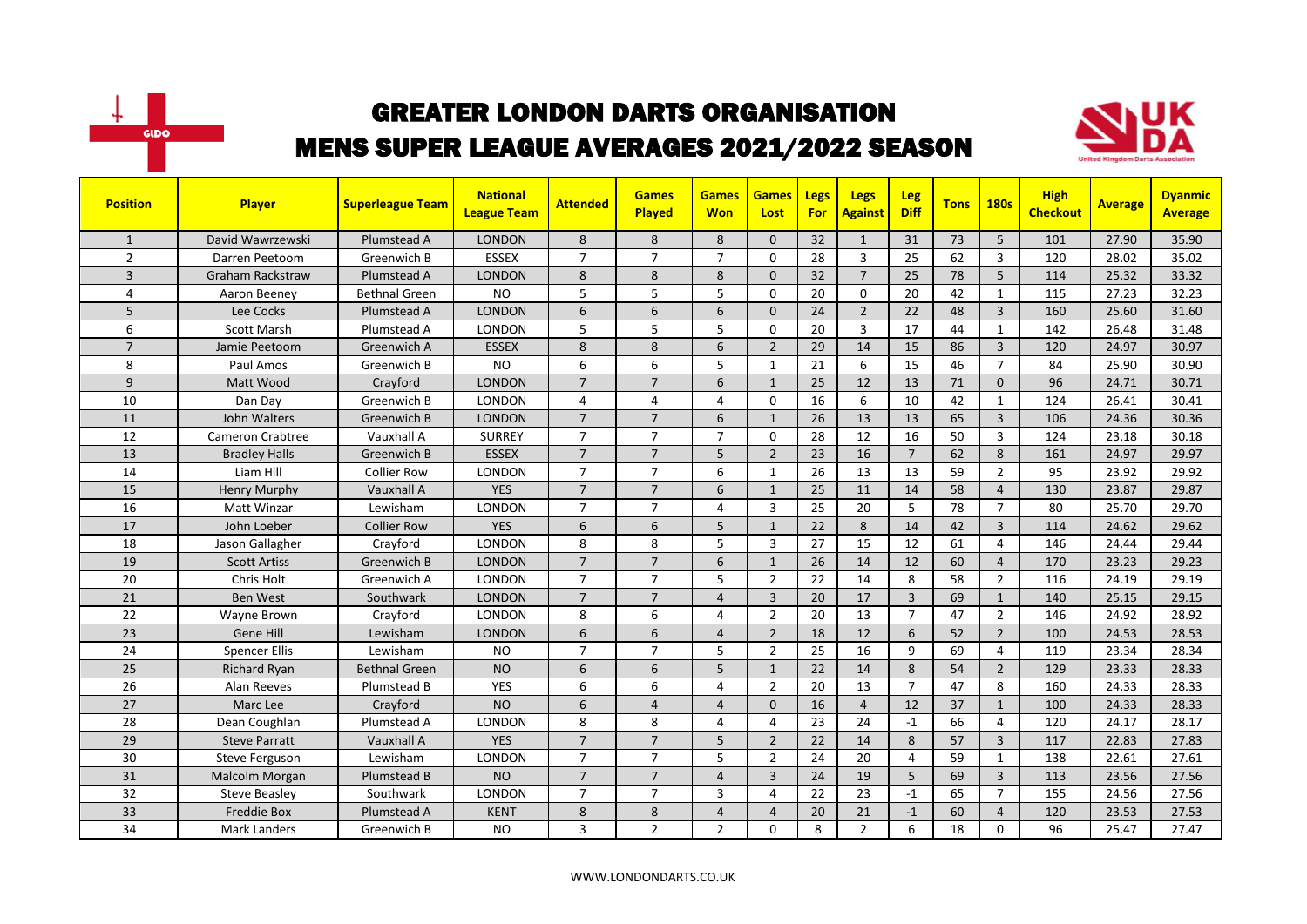



| <b>Position</b> | Player                 | <b>Superleague Team</b> | <b>National</b><br><b>League Team</b> | <b>Attended</b> | <b>Games</b><br>Played | <b>Games</b><br><b>Won</b> | <b>Games</b><br>Lost | Legs<br><b>For</b> | <b>Legs</b><br><b>Against</b> | <b>Leg</b><br><b>Diff</b> | <b>Tons</b>    | <b>180s</b>             | <b>High</b><br><b>Checkout</b> | <b>Average</b> | <b>Dyanmic</b><br><b>Average</b> |
|-----------------|------------------------|-------------------------|---------------------------------------|-----------------|------------------------|----------------------------|----------------------|--------------------|-------------------------------|---------------------------|----------------|-------------------------|--------------------------------|----------------|----------------------------------|
| 35              | Ronnie Rickner         | Plumstead B             | <b>YES</b>                            | $\overline{7}$  | $\overline{7}$         | 5                          | $\overline{2}$       | 22                 | 13                            | 9                         | 42             | 6                       | 80                             | 22.44          | 27.44                            |
| 36              | Ben Cheeseman          | Crayford                | <b>LONDON</b>                         | $\overline{7}$  | 5                      | 3                          | $\overline{2}$       | 17                 | 12                            | 5                         | 44             | $\overline{3}$          | 110                            | 24.37          | 27.37                            |
| 37              | <b>Nick Cocks</b>      | Plumstead A             | <b>LONDON</b>                         | $\overline{2}$  | $\overline{2}$         | $\overline{2}$             | $\mathbf{0}$         | 8                  | 6                             | $\overline{2}$            | 30             | $\mathbf{1}$            | 78                             | 25.17          | 27.17                            |
| 38              | Dave McClaren          | Lewisham                | <b>NO</b>                             | $\overline{2}$  | $\overline{2}$         | $\overline{2}$             | $\mathbf 0$          | 8                  | $\overline{2}$                | 6                         | 21             | $\mathbf{1}$            | 161                            | 25.03          | 27.03                            |
| 39              | John Hind              | Bethnal Green           | <b>LONDON</b>                         | 6               | 6                      | $\overline{3}$             | $\overline{3}$       | 20                 | 16                            | $\overline{4}$            | 54             | $\overline{4}$          | 146                            | 23.93          | 26.93                            |
| 40              | Matt Edes              | Plumstead A             | <b>LONDON</b>                         | 8               | 8                      | 5                          | 3                    | 24                 | 21                            | $\overline{3}$            | 47             | $\overline{\mathbf{3}}$ | 100                            | 21.78          | 26.78                            |
| 41              | <b>Matt Finch</b>      | Bethnal Green           | <b>MIDDLESEX</b>                      | $\overline{7}$  | $\overline{7}$         | $\overline{3}$             | $\overline{4}$       | 15                 | 22                            | $-7$                      | 53             | $\overline{2}$          | 161                            | 23.50          | 26.50                            |
| 42              | Joe Russell            | <b>Collier Row</b>      | <b>ESSEX</b>                          | 6               | 5                      | $\overline{2}$             | 3                    | 12                 | 15                            | $-3$                      | 50             | $\mathbf 0$             | 77                             | 24.21          | 26.21                            |
| 43              | <b>Richard Elms</b>    | Plumstead B             | <b>KENT</b>                           | 6               | 6                      | 3                          | $\overline{3}$       | 16                 | 18                            | $-2$                      | 59             | $\mathbf{1}$            | 100                            | 22.99          | 25.99                            |
| 44              | <b>Ricky Martin</b>    | Southwark               | ???                                   | 3               | $\overline{3}$         | $\overline{2}$             | $\mathbf{1}$         | 9                  | 8                             | $\mathbf{1}$              | 23             | $\mathbf{1}$            | 82                             | 23.85          | 25.85                            |
| 45              | <b>Daniel Perfect</b>  | Crayford                | <b>YES</b>                            | 8               | 6                      | 5                          | $\mathbf{1}$         | 21                 | 14                            | $\overline{7}$            | 41             | $\overline{2}$          | 79                             | 20.81          | 25.81                            |
| 46              | <b>Tommy Sanwell</b>   | Plumstead A             | <b>LONDON</b>                         | $\mathbf{1}$    | $\mathbf{1}$           | $\mathbf{1}$               | $\Omega$             | 4                  | $\Omega$                      | $\overline{4}$            | 8              | $\Omega$                | 52                             | 24.74          | 25.74                            |
| 47              | David Read             | Southwark               | <b>YES</b>                            | $\mathbf{1}$    | $\mathbf{1}$           | $\mathbf{1}$               | $\Omega$             | $\overline{4}$     | $\overline{2}$                | $\overline{2}$            | $\overline{7}$ | $\Omega$                | 76                             | 24.24          | 25.24                            |
| 48              | <b>Rob Edwards</b>     | Vauxhall A              | <b>NO</b>                             | 6               | 6                      | 3                          | 3                    | 18                 | 15                            | $\overline{3}$            | 41             | $\mathbf{1}$            | 105                            | 22.14          | 25.14                            |
| 49              | Jamie Davis            | <b>Bethnal Green</b>    | MIDDLESEX                             | $\overline{4}$  | $\overline{3}$         | $\overline{3}$             | $\Omega$             | 12                 | 5                             | $\overline{7}$            | 17             | $\Omega$                | 74                             | 21.96          | 24.96                            |
| 50              | Nicky Turner           | Greenwich B             | <b>LONDON</b>                         | 6               | 6                      | 1                          | 5                    | 9                  | 20                            | $-11$                     | 43             | $\overline{4}$          | 118                            | 23.56          | 24.56                            |
| 51              | John Badger            | Greenwich A             | <b>YES</b>                            | 8               | $\overline{7}$         | $\overline{4}$             | $\overline{3}$       | 22                 | 20                            | $\overline{2}$            | 58             | $\mathbf{1}$            | 90                             | 20.54          | 24.54                            |
| 52              | Tony Webb              | Greenwich A             | YES                                   | 8               | 8                      | 4                          | $\overline{4}$       | 20                 | 23                            | $-3$                      | 51             | $\mathbf 0$             | 114                            | 20.53          | 24.53                            |
| 53              | David Farmer           | Southwark               | <b>NO</b>                             | $\overline{7}$  | 6                      | $\overline{3}$             | $\overline{3}$       | 15                 | 18                            | $-3$                      | 38             | $\mathbf{1}$            | 88                             | 21.50          | 24.50                            |
| 54              | <b>Richard Hill</b>    | Plumstead B             | <b>NO</b>                             | $\overline{7}$  | $\overline{7}$         | $\overline{2}$             | 5                    | 16                 | 23                            | $-7$                      | 69             | $\Omega$                | 101                            | 22.41          | 24.41                            |
| 55              | Lewis McGurn           | Plumstead A             | <b>LONDON</b>                         | $\mathbf{1}$    | $\mathbf{1}$           | $\Omega$                   | $\mathbf{1}$         | $\overline{2}$     | $\overline{4}$                | $-2$                      | 8              | $\overline{2}$          | 40                             | 24.39          | 24.39                            |
| 56              | Danny Faulkner         | <b>Collier Row</b>      | <b>LONDON</b>                         | $\overline{7}$  | $\overline{7}$         | 3                          | $\overline{4}$       | 18                 | 20                            | $-2$                      | 44             | $\mathbf 0$             | 75                             | 21.36          | 24.36                            |
| 57              | George Cox             | Crayford                | <b>YES</b>                            | 8               | 6                      | $\overline{2}$             | $\overline{4}$       | 13                 | 17                            | $-4$                      | 40             | $\mathbf{1}$            | 102                            | 22.30          | 24.30                            |
| 58              | <b>Steve Cooper</b>    | Southwark               | <b>NO</b>                             | $\overline{7}$  | $\overline{7}$         | 1                          | 6                    | 14                 | 25                            | $-11$                     | 41             | 5                       | 78                             | 23.21          | 24.21                            |
| 59              | <b>Paul Rafferty</b>   | Vauxhall A              | <b>NO</b>                             | $\overline{7}$  | $\overline{7}$         | $\overline{2}$             | 5                    | 20                 | 24                            | $-4$                      | 67             | $\overline{2}$          | 120                            | 22.20          | 24.20                            |
| 60              | Raj Gujjalu            | Lewisham                | <b>NO</b>                             | 6               | 5                      | 1                          | 4                    | 13                 | 18                            | $-5$                      | 47             | $\Omega$                | 120                            | 22.98          | 23.98                            |
| 61              | Robbie Smith           | <b>Collier Row</b>      | <b>NO</b>                             | $\overline{2}$  | $\overline{2}$         | $\mathbf{1}$               | $\mathbf{1}$         | 5                  | 5                             | $\mathbf{0}$              | 18             | $\mathbf{1}$            | 40                             | 22.72          | 23.72                            |
| 62              | John Hawkins           | Greenwich B             | <b>YES</b>                            | 6               | $\overline{3}$         | 3                          | $\Omega$             | 12                 | 5                             | $\overline{7}$            | 26             | $\Omega$                | 101                            | 20.55          | 23.55                            |
| 63              | Danny Winmill          | <b>Bethnal Green</b>    | <b>NO</b>                             | 5               | $\overline{4}$         | $\overline{3}$             | $\mathbf{1}$         | 14                 | 12                            | $\overline{2}$            | 21             | $\overline{2}$          | 78                             | 20.42          | 23.42                            |
| 64              | Danny Brown            | <b>Bethnal Green</b>    | <b>LONDON</b>                         | 3               | $\overline{2}$         | $\mathbf{1}$               | $\mathbf{1}$         | $\overline{7}$     | 5                             | $\overline{2}$            | 20             | $\overline{2}$          | 86                             | 22.31          | 23.31                            |
| 65              | <b>Ashley Scott</b>    | Southwark               | <b>YES</b>                            | 3               | $\overline{3}$         | $\mathbf{1}$               | $\overline{2}$       | 8                  | 11                            | $-3$                      | 22             | $\overline{4}$          | 80                             | 22.00          | 23.00                            |
| 66              | Kirk DeRuyter          | Vauxhall B              | <b>SURREY</b>                         | $\overline{2}$  | $\overline{2}$         | 0                          | 2                    | 3                  | 8                             | $-5$                      | 14             | $\mathbf 0$             | 160                            | 22.92          | 22.92                            |
| 67              | <b>Consilio Misfud</b> | <b>Bethnal Green</b>    | <b>YES</b>                            | 5               | 5                      | $\overline{2}$             | $\overline{3}$       | 13                 | 15                            | $-2$                      | 32             | $\mathbf{0}$            | 80                             | 20.91          | 22.91                            |
| 68              | Luke Nelson            | Vauxhall A              | MIDDLESEX                             | $\overline{7}$  | $\overline{7}$         | $\overline{2}$             | 5                    | 16                 | 22                            | $-6$                      | 38             | $\Omega$                | 74                             | 20.87          | 22.87                            |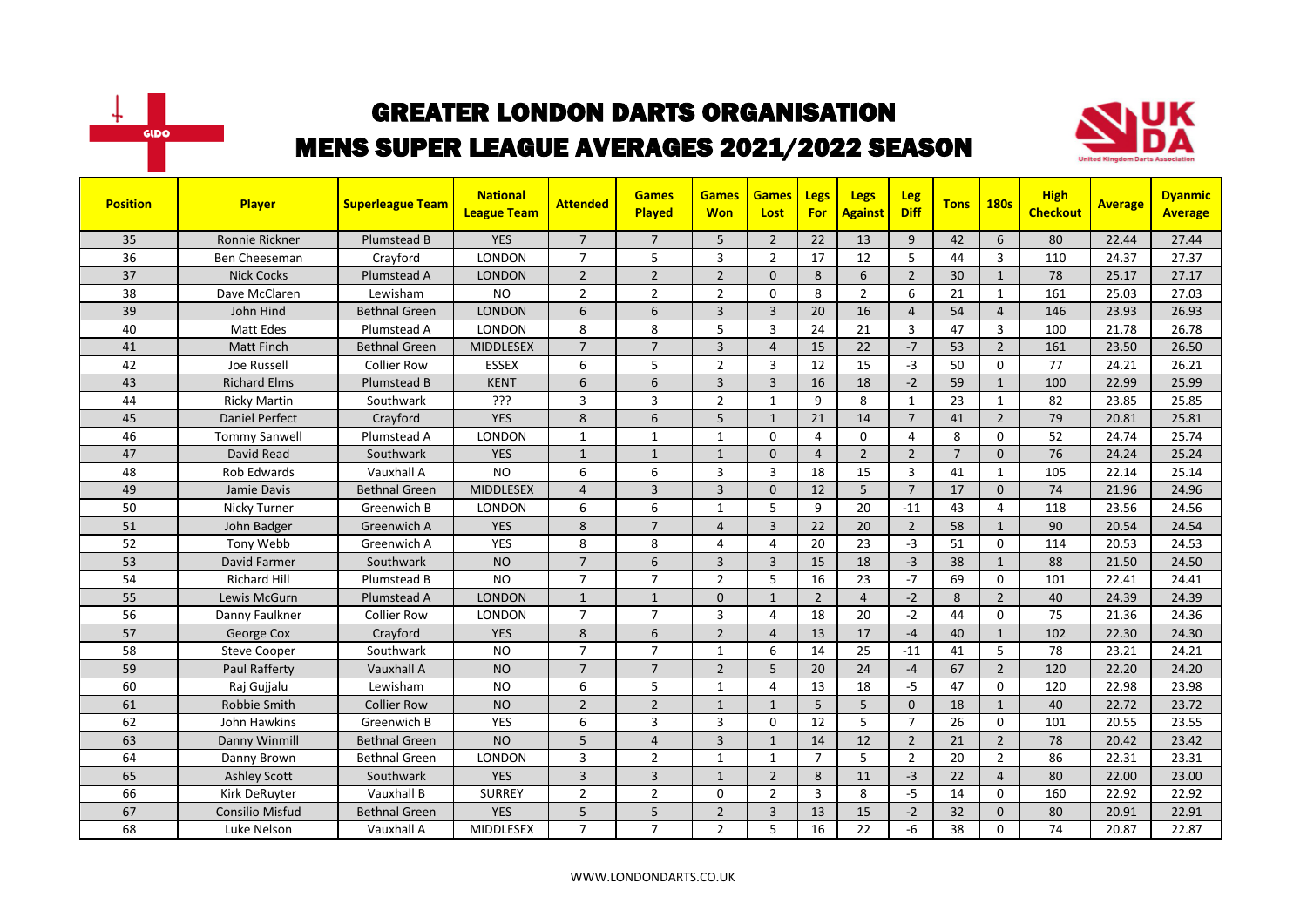



| <b>Position</b> | Player                 | <b>Superleague Team</b> | <b>National</b><br><b>League Team</b> | <b>Attended</b> | <b>Games</b><br>Played | <b>Games</b><br><b>Won</b> | <b>Games</b><br>Lost | Legs<br><b>For</b> | <b>Legs</b><br><b>Against</b> | <b>Leg</b><br><b>Diff</b> | <b>Tons</b>    | <b>180s</b>    | <b>High</b><br><b>Checkout</b> | <b>Average</b> | <b>Dyanmic</b><br><b>Average</b> |
|-----------------|------------------------|-------------------------|---------------------------------------|-----------------|------------------------|----------------------------|----------------------|--------------------|-------------------------------|---------------------------|----------------|----------------|--------------------------------|----------------|----------------------------------|
| 69              | <b>Geoff Newbury</b>   | Vauxhall A              | <b>YES</b>                            | $\overline{7}$  | $\overline{7}$         | $\mathbf{1}$               | 6                    | 13                 | 24                            | $-11$                     | 49             | $\mathbf{1}$   | 112                            | 21.79          | 22.79                            |
| 70              | Shane Wilson           | Plumstead A             | <b>LONDON</b>                         | 6               | 3                      | 0                          | 3                    | $\overline{3}$     | 12                            | -9                        | 23             | $\Omega$       | 34                             | 22.73          | 22.73                            |
| 71              | <b>Alex Fried</b>      | Lewisham                | <b>NO</b>                             | $\overline{7}$  | $\overline{7}$         | $\overline{2}$             | 5                    | 11                 | 25                            | $-14$                     | 29             | $\mathbf{0}$   | 84                             | 20.68          | 22.68                            |
| 72              | <b>Michael Power</b>   | Southwark               | LONDON                                | $\mathbf{1}$    | $\mathbf{1}$           | 0                          | $\mathbf{1}$         | $\mathbf 0$        | 4                             | $-4$                      | $\overline{4}$ | $\mathbf 0$    | 0                              | 22.68          | 22.68                            |
| 73              | <b>Edgar Znutis</b>    | Greenwich A             | ?ְיָ                                  | $\overline{4}$  | $\overline{3}$         | $\mathbf{1}$               | $\overline{2}$       | 9                  | 8                             | $\mathbf{1}$              | 22             | $\mathbf{1}$   | 124                            | 21.66          | 22.66                            |
| 74              | <b>Tony Hamit</b>      | <b>Bethnal Green</b>    | <b>LONDON</b>                         | 6               | 6                      | $\overline{2}$             | $\overline{4}$       | 13                 | 18                            | $-5$                      | 32             | $\overline{2}$ | 59                             | 20.57          | 22.57                            |
| 75              | <b>Richard Innes</b>   | Plumstead B             | <b>NO</b>                             | 5               | 5                      | $\mathbf{1}$               | $\overline{4}$       | 10                 | 19                            | $-9$                      | 34             | $\Omega$       | 62                             | 21.55          | 22.55                            |
| 76              | <b>Micky Francis</b>   | <b>Collier Row</b>      | YES                                   | 3               | $\overline{3}$         | $\overline{2}$             | $\mathbf{1}$         | 9                  | 10                            | $-1$                      | 29             | $\mathbf 0$    | 48                             | 20.48          | 22.48                            |
| 77              | <b>Chris Hogg</b>      | Southwark               | <b>SURREY</b>                         | $\overline{3}$  | $\mathbf{1}$           | 0                          | $\mathbf{1}$         | $\mathbf{0}$       | $\overline{4}$                | $-4$                      | $\overline{7}$ | $\mathbf{0}$   | $\mathbf{0}$                   | 22.40          | 22.40                            |
| 78              | Mark Gallagher         | Crayford                | <b>YES</b>                            | 8               | 5                      | 1                          | 4                    | 9                  | 18                            | -9                        | 32             | $\mathbf 0$    | 48                             | 21.16          | 22.16                            |
| 79              | Darren Irving          | Vauxhall B              | <b>NO</b>                             | $\mathbf{1}$    | $\mathbf{1}$           | $\Omega$                   | $\mathbf{1}$         | $\overline{2}$     | $\overline{4}$                | $-2$                      | 8              | $\Omega$       | 50                             | 22.14          | 22.14                            |
| 80              | Alex Spencer           | Vauxhall B              | <b>NO</b>                             | $\overline{2}$  | $\overline{2}$         | $\mathbf{1}$               | $\mathbf{1}$         | 6                  | 6                             | $\mathbf{0}$              | 12             | $\Omega$       | 52                             | 20.99          | 21.99                            |
| 81              | <b>Freddie Francis</b> | <b>Collier Row</b>      | <b>YES</b>                            | 3               | $\overline{3}$         | $\mathbf{1}$               | $\overline{2}$       | $\overline{7}$     | 11                            | $-4$                      | 18             | $\mathbf 0$    | 40                             | 20.83          | 21.83                            |
| 82              | Luke Fleming           | Plumstead B             | <b>NO</b>                             | $\overline{2}$  | $\overline{2}$         | 0                          | $\overline{2}$       | $\overline{2}$     | 8                             | $-6$                      | 18             | $\Omega$       | 6                              | 21.71          | 21.71                            |
| 83              | <b>Craig Searle</b>    | Vauxhall B              | <b>YES</b>                            | $\overline{2}$  | $\overline{2}$         | $\Omega$                   | $\overline{2}$       | $\overline{3}$     | 8                             | $-5$                      | 13             | $\overline{2}$ | 48                             | 21.66          | 21.66                            |
| 84              | James Stephenson       | Southwark               | <b>NO</b>                             | $\mathbf{1}$    | $\mathbf{1}$           | $\Omega$                   | $\mathbf{1}$         | $\mathbf{1}$       | 4                             | $-3$                      | $\overline{2}$ | $\mathbf{1}$   | 50                             | 21.40          | 21.40                            |
| 85              | <b>Michael Owens</b>   | Crayford                | <b>WILTSHIRE</b>                      | $\overline{7}$  | $\overline{3}$         | $\mathbf{1}$               | $\overline{2}$       | 8                  | 11                            | $-3$                      | 16             | $\overline{2}$ | 40                             | 20.39          | 21.39                            |
| 86              | <b>Gregg DeRuyter</b>  | Vauxhall B              | <b>YES</b>                            | $\overline{7}$  | $\overline{7}$         | 3                          | 4                    | 14                 | 23                            | -9                        | 29             | $\mathbf 0$    | 62                             | 18.36          | 21.36                            |
| 87              | Mark Ward              | Plumstead B             | <b>NO</b>                             | $\mathbf{1}$    | $\mathbf{1}$           | $\Omega$                   | $\mathbf{1}$         | $\mathbf{1}$       | $\overline{4}$                | $-3$                      | 5              | $\Omega$       | 8                              | 21.23          | 21.23                            |
| 88              | Mark Foster            | Crayford                | YES                                   | 8               | 6                      | 1                          | 5                    | 9                  | 22                            | $-13$                     | 45             | $\Omega$       | 154                            | 20.23          | 21.23                            |
| 89              | <b>Brendan Gillen</b>  | Greenwich A             | <b>YES</b>                            | 5               | 5                      | $\overline{2}$             | $\overline{3}$       | 10                 | 14                            | $-4$                      | 30             | $\Omega$       | 74                             | 19.22          | 21.22                            |
| 90              | Shaun Lovett           | <b>Collier Row</b>      | YES                                   | $\overline{7}$  | $\overline{7}$         | $\mathbf{1}$               | 6                    | 10                 | 25                            | $-15$                     | 28             | $\mathbf{1}$   | 152                            | 20.17          | 21.17                            |
| 91              | Paul Hart              | Vauxhall B              | <b>YES</b>                            | 6               | 6                      | $\overline{2}$             | $\overline{4}$       | 12                 | 22                            | $-10$                     | 37             | $\mathbf{1}$   | 114                            | 19.12          | 21.12                            |
| 92              | <b>Andrew Culling</b>  | Greenwich A             | YES                                   | 6               | 5                      | 1                          | 4                    | 9                  | 16                            | $-7$                      | 22             | $\Omega$       | 97                             | 20.10          | 21.10                            |
| 93              | Craig Watkins          | Plumstead B             | <b>KENT</b>                           | $\overline{2}$  | $\overline{2}$         | $\mathbf{0}$               | $\overline{2}$       | $\overline{3}$     | 8                             | $-5$                      | 10             | $\mathbf{1}$   | 71                             | 21.04          | 21.04                            |
| 94              | Sam Packer             | Southwark               | <b>YES</b>                            | $\overline{2}$  | $\overline{2}$         | $\mathbf{1}$               | $\mathbf{1}$         | $\overline{7}$     | 6                             | $\mathbf{1}$              | 11             | $\Omega$       | 58                             | 19.93          | 20.93                            |
| 95              | Robert Magwood         | Vauxhall B              | <b>NO</b>                             | $\mathbf{1}$    | $\mathbf{1}$           | 0                          | $\mathbf{1}$         | $\mathbf{0}$       | $\overline{4}$                | $-4$                      | $\overline{3}$ | $\mathbf{0}$   | $\mathbf{0}$                   | 20.89          | 20.89                            |
| 96              | Soul Deen              | Lewisham                | <b>NO</b>                             | $\overline{2}$  | $\overline{2}$         | $\Omega$                   | $\overline{2}$       | 5                  | 8                             | $-3$                      | 17             | $\Omega$       | 36                             | 20.69          | 20.69                            |
| 97              | David Lee              | Southwark               | <b>YES</b>                            | $\overline{4}$  | $\overline{4}$         | 0                          | $\overline{4}$       | $\overline{3}$     | 16                            | $-13$                     | 11             | $\mathbf{1}$   | 16                             | 20.32          | 20.32                            |
| 98              | Earl Grant             | Lewisham                | <b>NO</b>                             | 6               | 5                      | 0                          | 5                    | $\overline{3}$     | 20                            | $-17$                     | 21             | $\mathbf{1}$   | 69                             | 20.08          | 20.08                            |
| 99              | <b>Steve Harold</b>    | <b>Collier Row</b>      | <b>YES</b>                            | $\overline{7}$  | 6                      | 0                          | 6                    | 9                  | 24                            | $-15$                     | 37             | $\mathbf{1}$   | 96                             | 19.98          | 19.98                            |
| 100             | Geroge Elvy            | Vauxhall B              | <b>YES</b>                            | $\overline{7}$  | $\overline{7}$         | 1                          | 6                    | 11                 | 25                            | $-14$                     | 33             | $\overline{2}$ | 80                             | 18.89          | 19.89                            |
| 101             | <b>Ricky Crawford</b>  | <b>Bethnal Green</b>    | <b>YES</b>                            | 6               | $\overline{3}$         | 0                          | 3                    | $\overline{2}$     | 12                            | $-10$                     | 16             | $\mathbf{0}$   | 10                             | 19.89          | 19.89                            |
| 102             | <b>Henry Baptiste</b>  | Vauxhall B              | <b>NO</b>                             | $\overline{7}$  | $\overline{7}$         | $\mathbf{1}$               | 6                    | $\overline{7}$     | 26                            | $-19$                     | 32             | $\mathbf{1}$   | 74                             | 18.47          | 19.47                            |